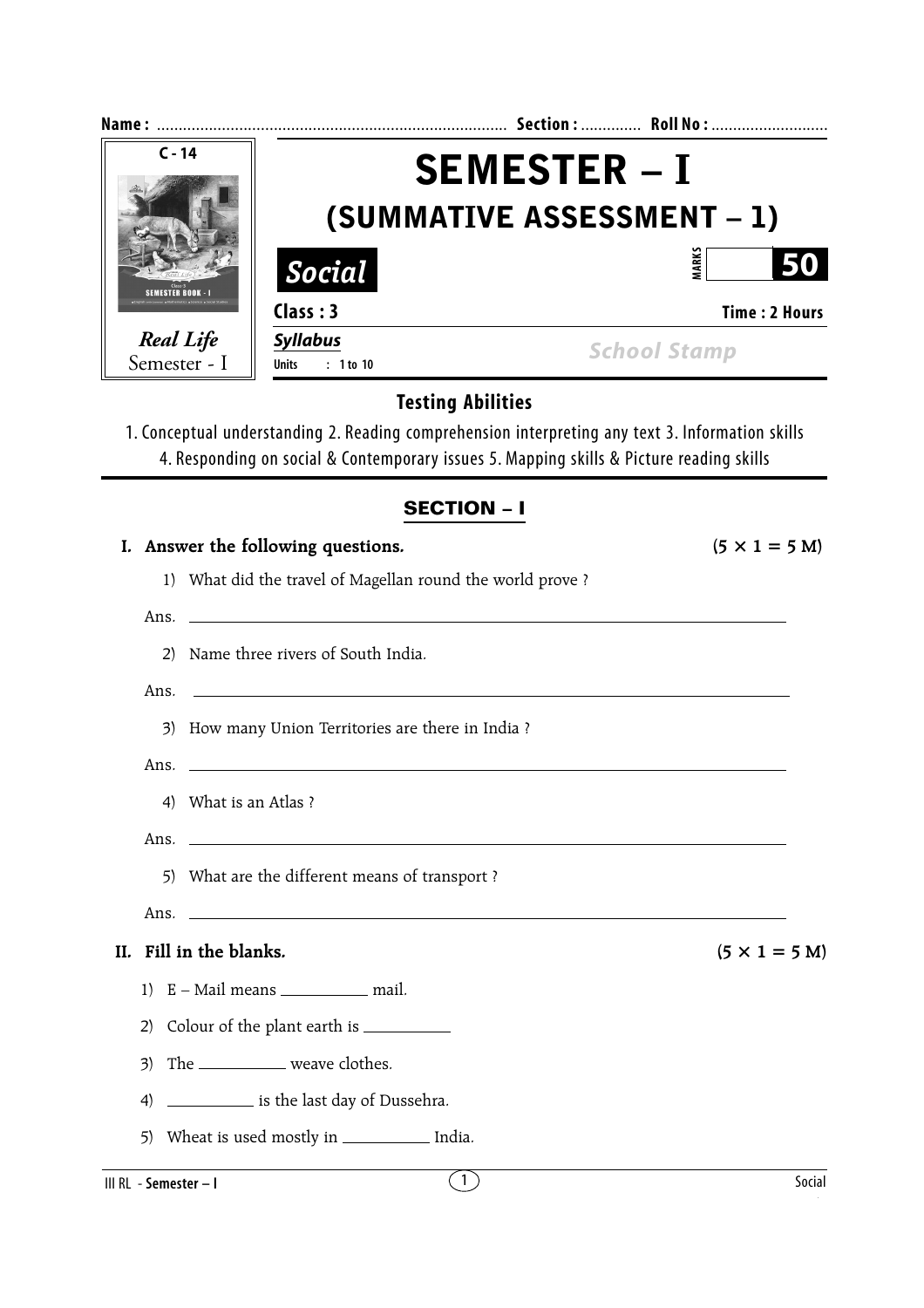## **SECTION – II**

### **I.** Match the following.  $(5 \times 1 = 5 \text{ M})$

- **A B**
- 1) Andaman and Nicobar a) Moderate climate
- 2) China b) Islands
- 3) Afghanistan c) Our neighbour
- 4) Cauvery d) First in population
- 5) Coastal plains e) River

- 1) Desert
- 2) Sea
- 3) Forest



5) Sky



### **SECTION – III**

# **I.** Write 'True' or 'False'.  $(5 \times 1 = 5 \text{ M})$ 1) A sea is bigger than an ocean. 2) India is the seventh largest country in the world. 3) The capital city of Haryana is Chandigarh. 4) The Meenakshi temple is at Tiruchirapalli. 5) The exists only on the planet Earth. **II.** Write 'True' or 'False'.  $(5 \times 1 = 5 \text{ M})$ 1) There is no variety in the dress worn by Indians. 2) Muslims go to mosques to pray. 3) In hilly areas, the camel is used for transporting goods. 4) Christmas is celebrated all over the world. 5) Sankranthi is a festival of the farmers.

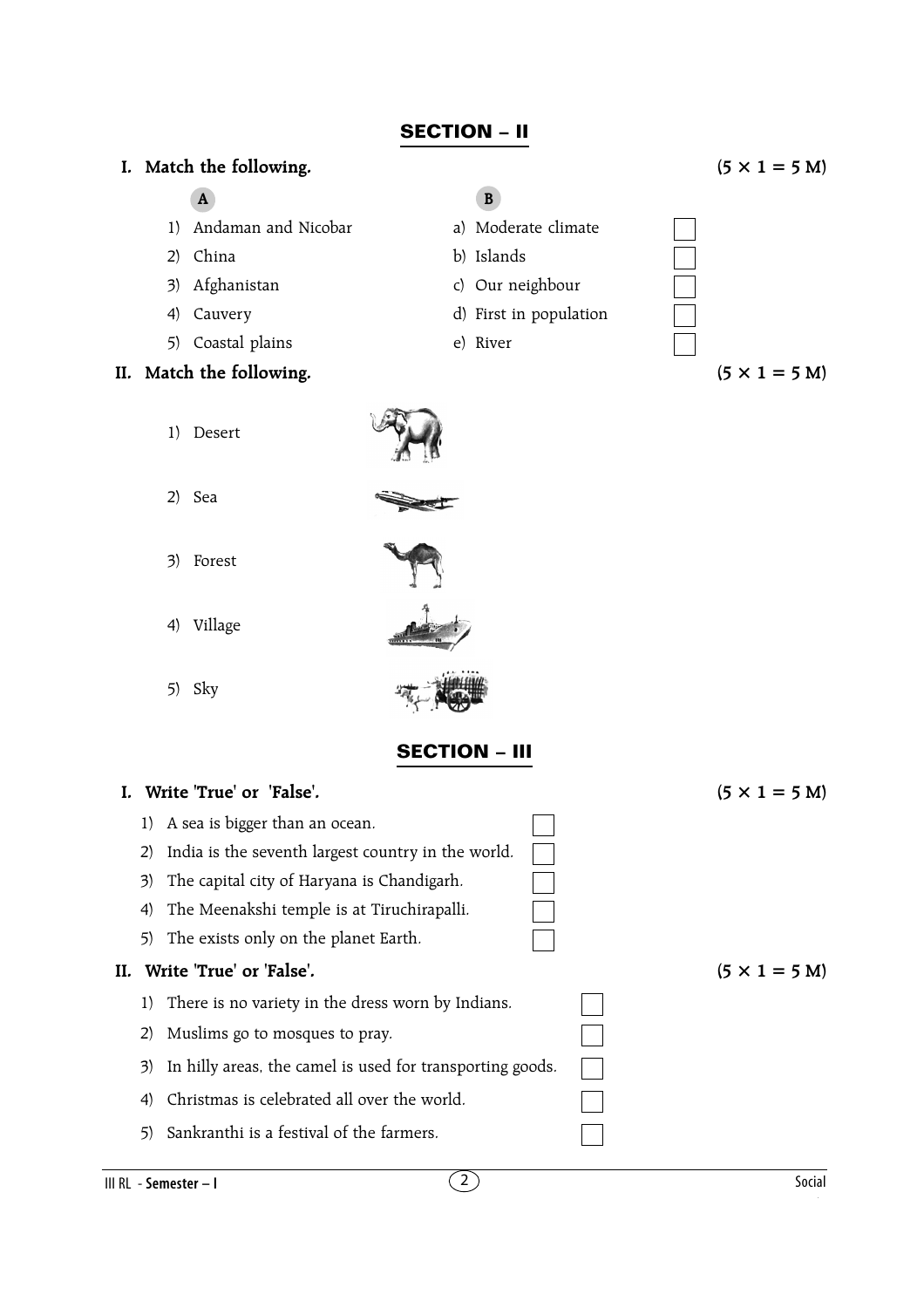### **SECTION – IV**

**I. Fill up the crossword puzzle using the picture clues given.**  $(7 \times 1 = 7 M)$ 





## **SECTION – V**

**I. Join the dots of the Solar System and colour it. Identify the earth in it. (5 M)**